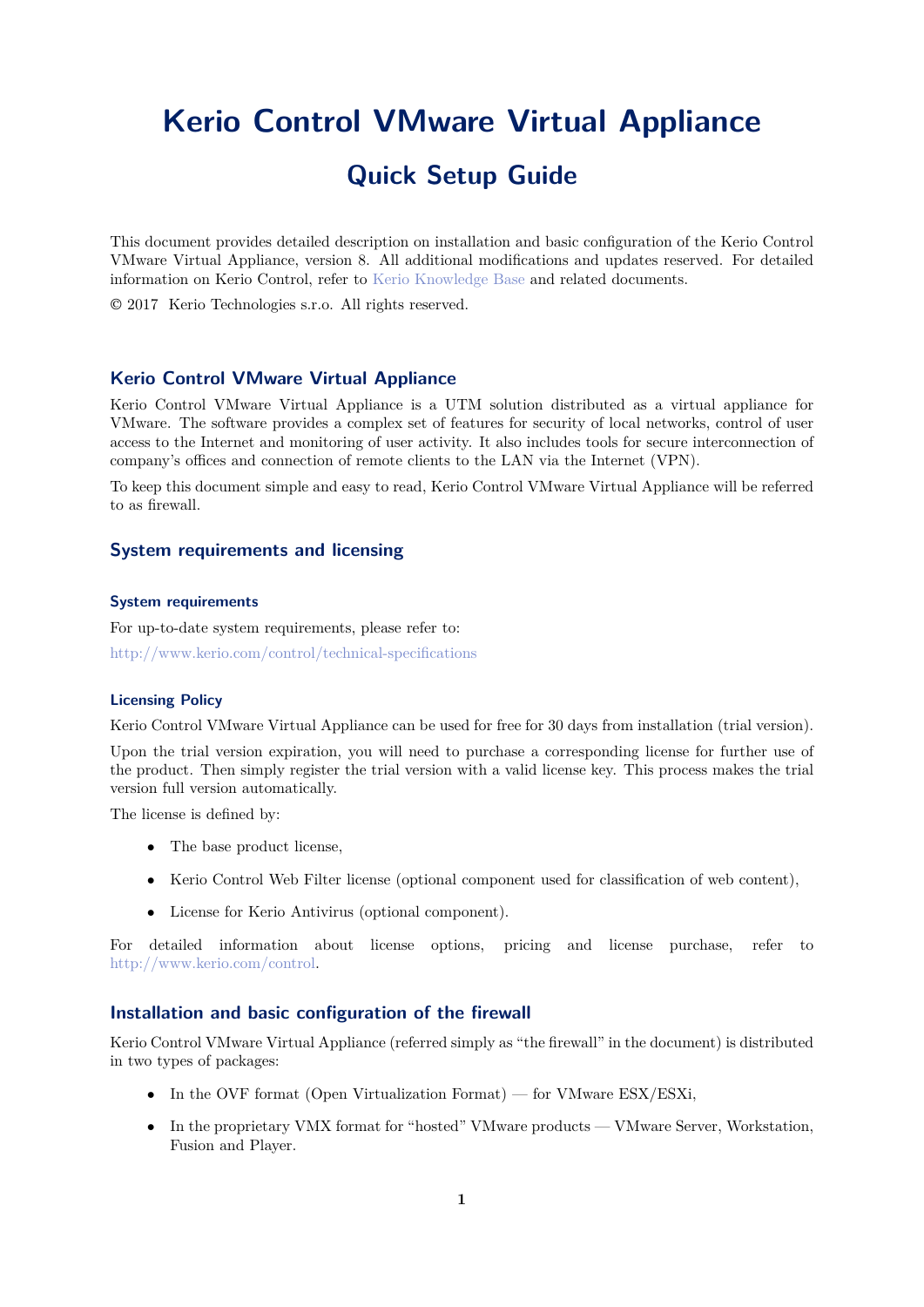#### **Importing virtual appliance to VMware product**

Use an installation package in accordance with the type of your VMware product (see above):

- In case of products VMware Server, Workstation, Player and Fusion, download the compressed VMX distribution file (\*.zip), unpack it and open the .vmx file.
- You can import a virtual appliance directly to VMware ESX/ESXi from the URL of the OVF file — for example:

```
http://download.kerio.com/dwn/control/
kerio-control-appliance-1.2.3-4567-linux.ovf
```
VMware ESX/ESXi automatically downloads the OVF configuration file and a corresponding disk image (.vmdk).

If you import virtual appliance in the OVF format, bear in mind the following specifics:

- In the imported virtual appliance, time synchronization between the host and the virtual appliance is disabled. However, Kerio Control features a proprietary mechanism for synchronization of time with public Internet time servers. Therefore, it is not necessary to enable synchronization with the host.
- Tasks for shutdown or restart of the virtual machine will be set to default values after the import. These values can be set to "hard" shutdown or "hard" reset. However, this may cause loss of data on the virtual appliance. Kerio Control VMware Virtual Appliance supports so called Soft Power Operations which allow to shutdown or restart hosted operating system properly. Therefore, it is recommended to set shutdown or restart of the hosted operating system as the value.

#### **Installation and basic configuration**

Kerio Control checks all interfaces for a DHCP server in the network and the DHCP server provides a default route after the installation:

- Internet interfaces All interfaces where Kerio Control detects the DHCP server and the default route in the network. If there is more than one Internet interface with a default route, Kerio Control arranges the Internet interfaces in the load balancing mode.
- LAN interfaces All interfaces without any detected DHCP server. Kerio Control runs its own DHCP server through all LAN interfaces configured to **10.10.X.Y** where **X** is the index of the LAN interface (starting with 10). **Y** is 1 for the Control interface and 11-254 for DHCP assigned hosts.

To change the automatic pre-configuration, go to Kerio Control Administration to section **Interfaces**. For more information, read [Configuring network interfaces.](http://kb.kerio.com/1333)

Login to the Kerio Control Administration web interface and configure the product as necessary.

## **Firewall administration**

The Kerio Control Administration web interface allows full remote administration of the firewall and viewing of status information and logs.

The web administration interface is available at:

### https://<IP address of the firewall>:4081/admin

for example

https://10.10.10.1:4081/admin

which is the IP address where Kerio Control is accessible from your LAN.

Authenticate with username Admin and the password set within the product activation.